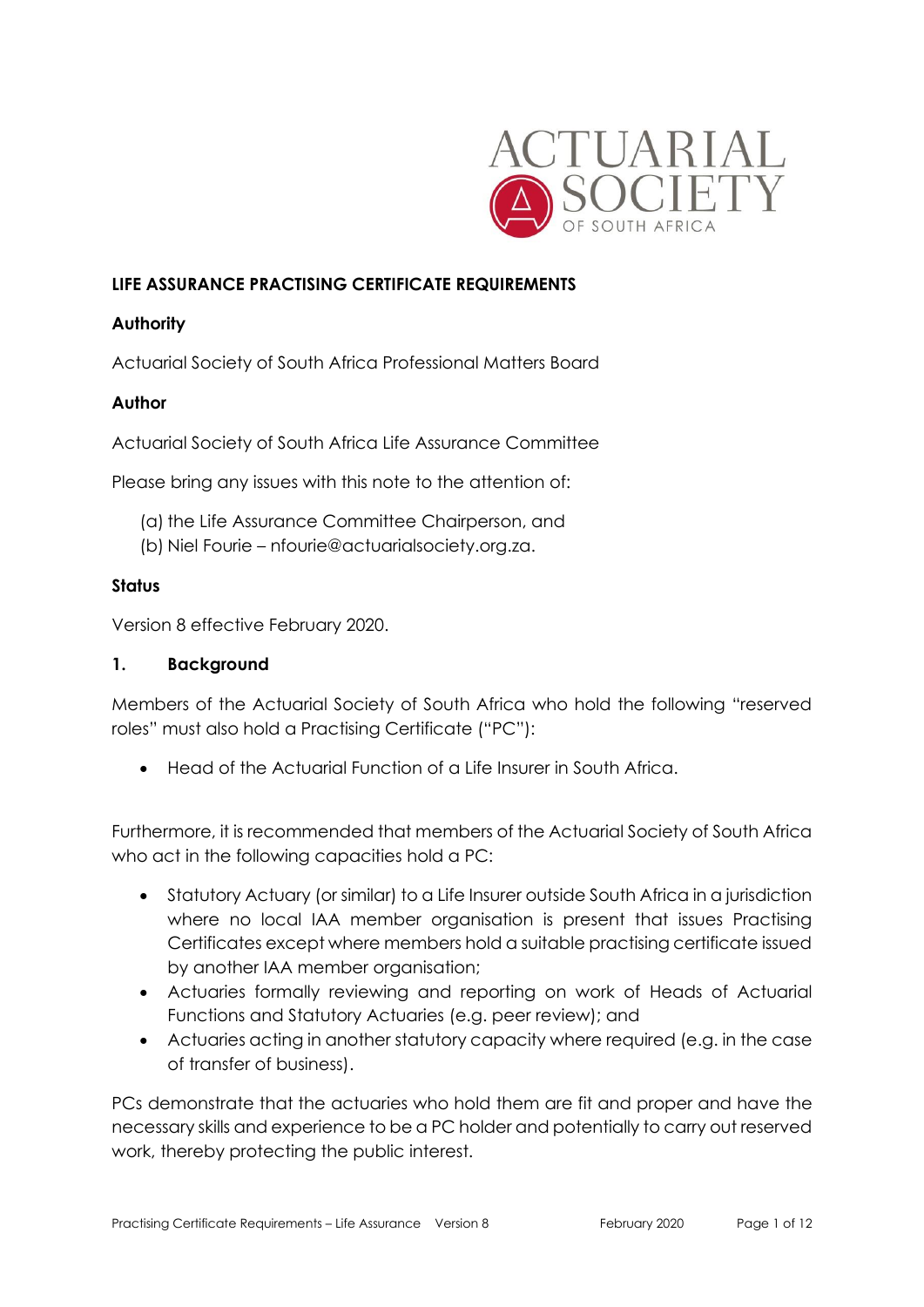The Code of Professional Conduct requires that members perform only those professional services for which the member is competent and appropriately experienced. Furthermore, it requires that members act honestly, with integrity, competence and due care, and in a manner that fulfils the profession's responsibility to the public.

A public register of PC holders is maintained by the profession.

Life Assurance PCs are issued by the Actuarial Society on recommendation by the Life Assurance Committee ("LAC") of the Actuarial Society.

The LAC may issue two categories of PCs:

- 1. A Generic Life PC encompassing all the competency and professionalism requirements but without a requirement to conform to South-African specific legislation, intended for members practising outside South Africa; and
- 2. A South African Life PC including all the requirements of a Generic Life PC as well as the requirement to be in command of South-African specific legislation.

The purpose of the Generic PC is to ensure competence of Actuarial Society members practising outside South Africa and not to replace or override any local certification requirements in the territories in which actuaries practise. Furthermore, a PC does not, in itself, give members authority to act as Head of Actuarial Functions or equivalent where appointment is also subject to regulatory and/or board approval.

The LAC may only issue South African Life PCs to members employed by Registered Service Providers (RSP), or who are registered as RSP's themselves.

The PC is valid for four years.

# **Summary of Requirements for First Time Applicants**

To be awarded a PC the LAC must satisfy itself that the applicant:

- 1. Is a Fellow of the Actuarial Society of South Africa who qualified by examination or has been admitted under the terms of a mutual recognition agreement with another actuarial organisation;
- 2. Has passed Life Insurance Principles (F102) or similar subject of another actuarial organisation if they have qualified after 1 January 2014. This requirement may be waived by the LAC if the member has gained significant experience in life insurance in excess of the minimum requirements and can demonstrate that they have acquired the necessary knowledge;
- 3. Complies with the Actuarial Society's Continuous Professional Development (CPD) scheme for each of the last five years. Records for the last three years should be included with the application;
- 4. Has not been found guilty of unprofessional conduct;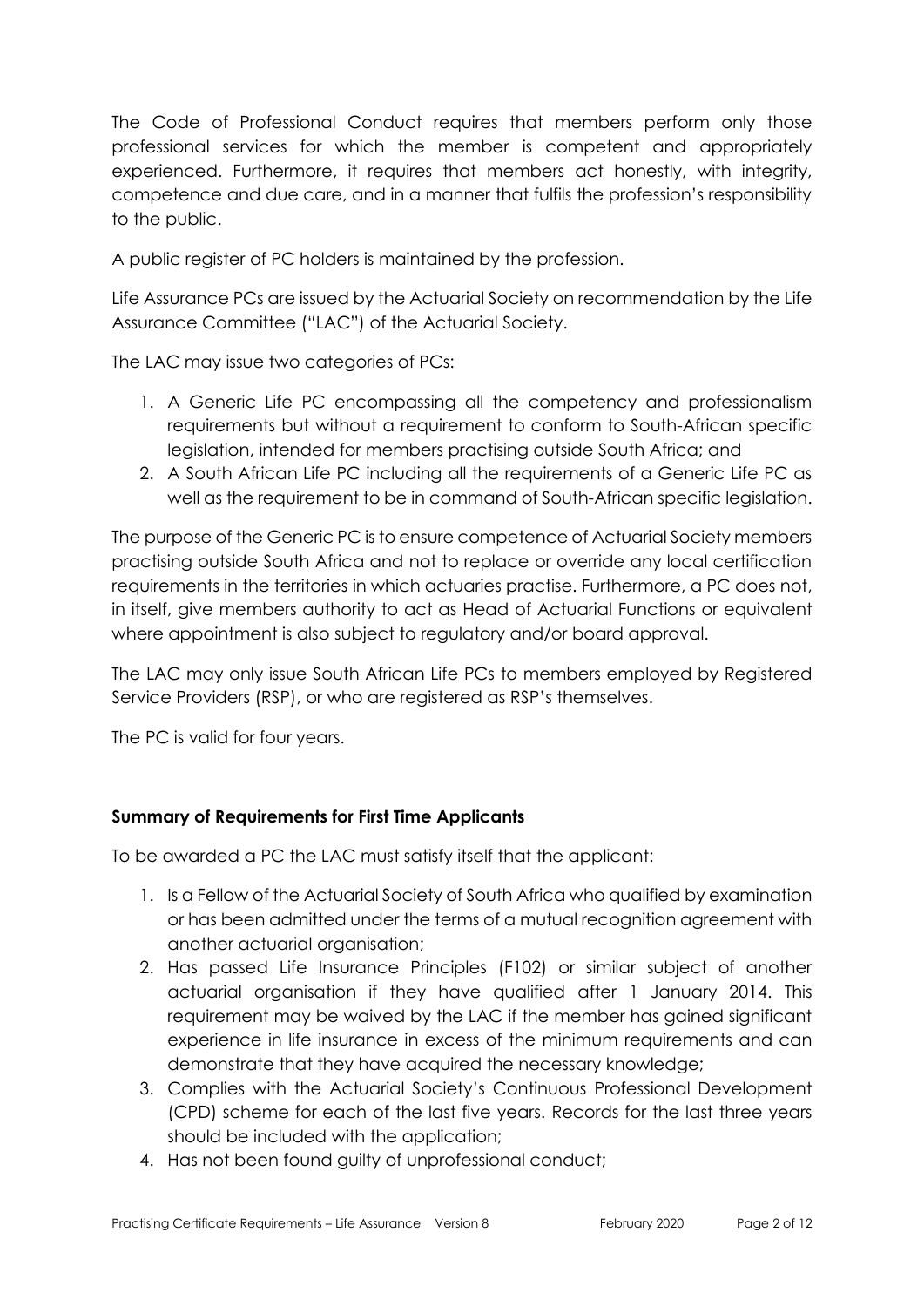- 5. Has not been removed by any financial services regulator as not being fit and proper to act in another approved statutory role; and
- 6. Has appropriate life insurance experience and expertise. (This would be demonstrated in part by the applicant's responses to the questions in Appendix A and also by the attestation of the member's skills and experience by another practicing certificate holder with whom the member has worked for at least 3 years.)

If an applicant does not fully meet the experience requirements in the opinion of the LAC, a qualified certificate may be issued.

The Life Assurance Committee (or a subcommittee thereof) should assess the application and if it approves it, request the Actuarial Society office to issue a Practising Certificate, including possible qualifications.

# **Compliance with the Actuarial Society's CPD scheme**

The Society permits both an hours-based and outcomes-based approach to CPD.

# *Hours-based CPD*

The hours-based approach will be accepted for all periods for which the Actuarial Society continues to allow this CPD approach. In this case, records of verifiable and development hours should be provided for the relevant periods. For hours-based CPD, the applicant should also include a comment explaining the relevance of the CPD experience and what he/she has done to maintain and develop relevant skills for the role of the Head of the Actuarial Function (or equivalent for Generic Practising Certificates).

# *Outcomes-based CPD*

The outcomes-based approach will be accepted from 2020. However, the additional requirements listed below should be noted.

For existing practising certificate holders, the diffraction partner must be a Fellow of the Actuarial Society of South Africa and a Life Practising Certificate holder. The person should have sufficient experience and be able to assess whether development plans are appropriate and relevant to the work of the Head of the Actuarial Function.

Where a new applicant has not used another Practising Certificate holder as a diffraction partner for the required three years, the plans for the past three years can be discussed with a suitable member of the Actuarial Society (that is, a Practising Certificate Holder) in sufficient detail to allow the member to attest to the effectiveness of the Outcomes Based CPD. The member may also want to have a separate discussion with the original diffraction partner(s) of the applicant.

The required statements by the diffraction partner and reviewers are included in Appendix D.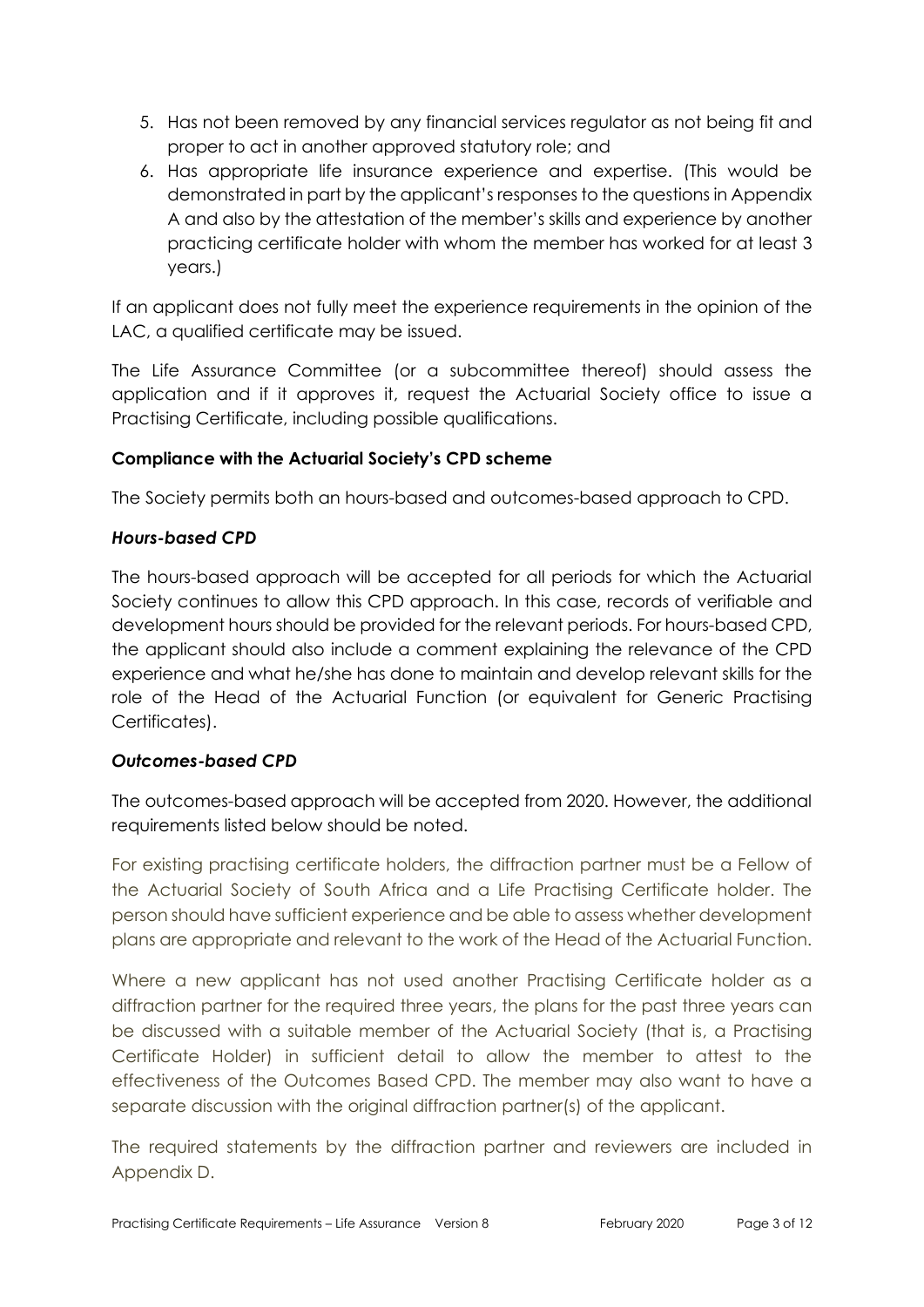## **Assessing Appropriate Experience and Expertise**

The LAC assesses experience and expertise by considering:

- 1. Basic experience requirements;
- 2. Responses to questions provided by the applicant; and
- 3. Responses to questions provided by another member of the profession and PC holder in support of the application.

To fulfil the basic experience requirements a member must have

- 1. At least five years' work experience, of which:
	- a. at least three years must be post-qualification as a fellow member of a professional actuarial body;
	- b. at least three years must have been spent doing relevant life insurance work, working with a Head of the Actuarial Function or equivalent. (Working with a Head of Actuarial Function or equivalent includes assisting in producing and reviewing valuation results, produce or review of product design and pricing, making/reviewing bonus recommendations, being involved in producing or reviewing the valuation report to the Board, etc.); and
	- c. at least three years of the experience must fall within the last five years prior to the issue of the certificate.
- 2. At least one year relevant working experience (obtained in the last three years) in the Republic of South Africa in the case of a South African PC.

"Relevant life insurance work" refers to the work that a Head of Actuarial Function or equivalent needs to perform in terms of the Insurance Act (in the case of a South African PC) or similar act (in the case of a generic PC), for example determining the value of reserves and capital requirements based on the statutory valuation method.

It is difficult to assess whether an applicant has appropriate experience and expertise by reviewing a written application. Consequently, it is important that applicants motivate their answers thoroughly. The LAC may also request further evidence in support of claims if this is deemed necessary.

The questions to which applicants are required to respond are listed in Appendix A.

Furthermore, the LAC places heavy reliance on the opinions provided by another PC holder with whom the applicant has worked for a period of at least three years. Where an applicant applies for a South African PC, the application needs to be supported by another South African PC holder. Members that act in this capacity are reminded that they have a professional duty to ensure that the applicants have the appropriate experience and expertise to act as Head of the Actuarial Function or equivalent before they can support their application. The Head of the Actuarial Function or equivalent with whom the applicant has worked, must attest in writing that in his or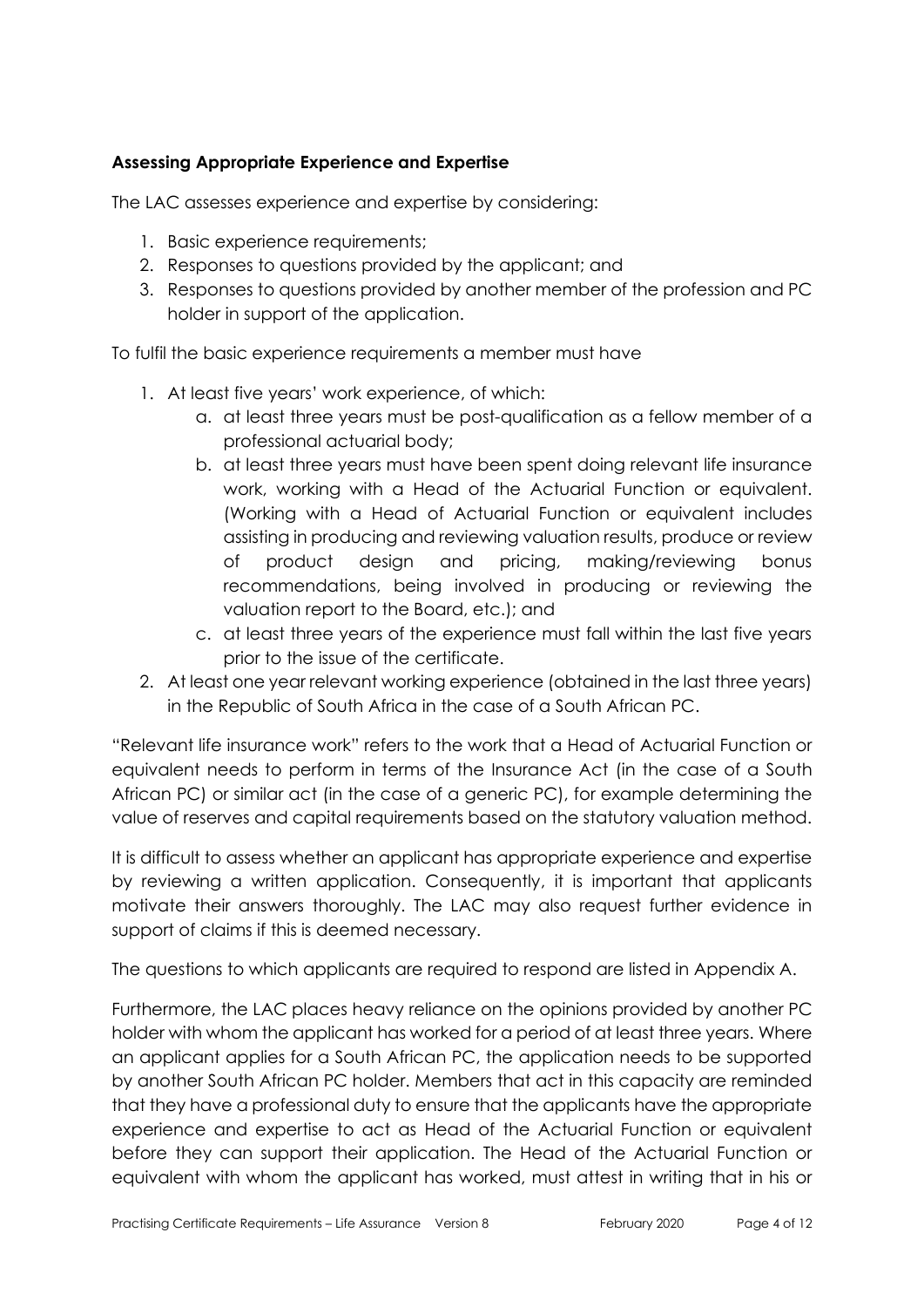her opinion the applicant has the necessary knowledge, skills and experience to carry out the duties of a Head of the Actuarial Function or equivalent for the types of business specified.

The questions to which the member providing the attestation should respond are listed in Appendix B.

## **Requirements for PC renewal**

A practising certificate needs to be renewed when a previously issued practising certificate reaches its expiry date and/or if the past working experience of the actuary needs to be updated (for instance if the actuary now has experience in additional types of business).

To renew a PC the LAC must satisfy itself that the applicant:

- 1. Is a Fellow of Actuarial Society of South Africa who qualified by examination or has been admitted under the terms of a mutual recognition agreement with another actuarial organisation;
- 2. Complies with the Actuarial Society's Continuous Professional Development (CPD) scheme for each of the years since the issue of the previous practising certificate. Records for the last three years should be included with the application. The applicant should also demonstrate the relevance of the CPD activities to maintaining appropriate skills to practice as a Head of the Actuarial Function or equivalent;
- 3. Has not been found guilty of unprofessional conduct;
- 4. Has not been removed by any financial services regulator as not being fit and proper to act in another approved statutory role; and
- 5. Has appropriate recent life insurance experience and expertise.

The applicant must demonstrate continued experience of working at the level of a Head of the Actuarial Function or equivalent. This requirement may be met by, for example:

- 1. Signing off the statutory returns submitted to the Prudential Authority (in the case of a South African PC) or other regulator (in the case of a generic PC) for at least one registered insurer for at least two years during the previous approved period; or
- 2. Attestation in writing from another Head of the Actuarial Function or equivalent, with whom the applicant has worked closely, that in his or her opinion the applicant has the necessary knowledge, skills and experience to carry out the duties of a Head of the Actuarial Function or equivalent for the types of business specified; or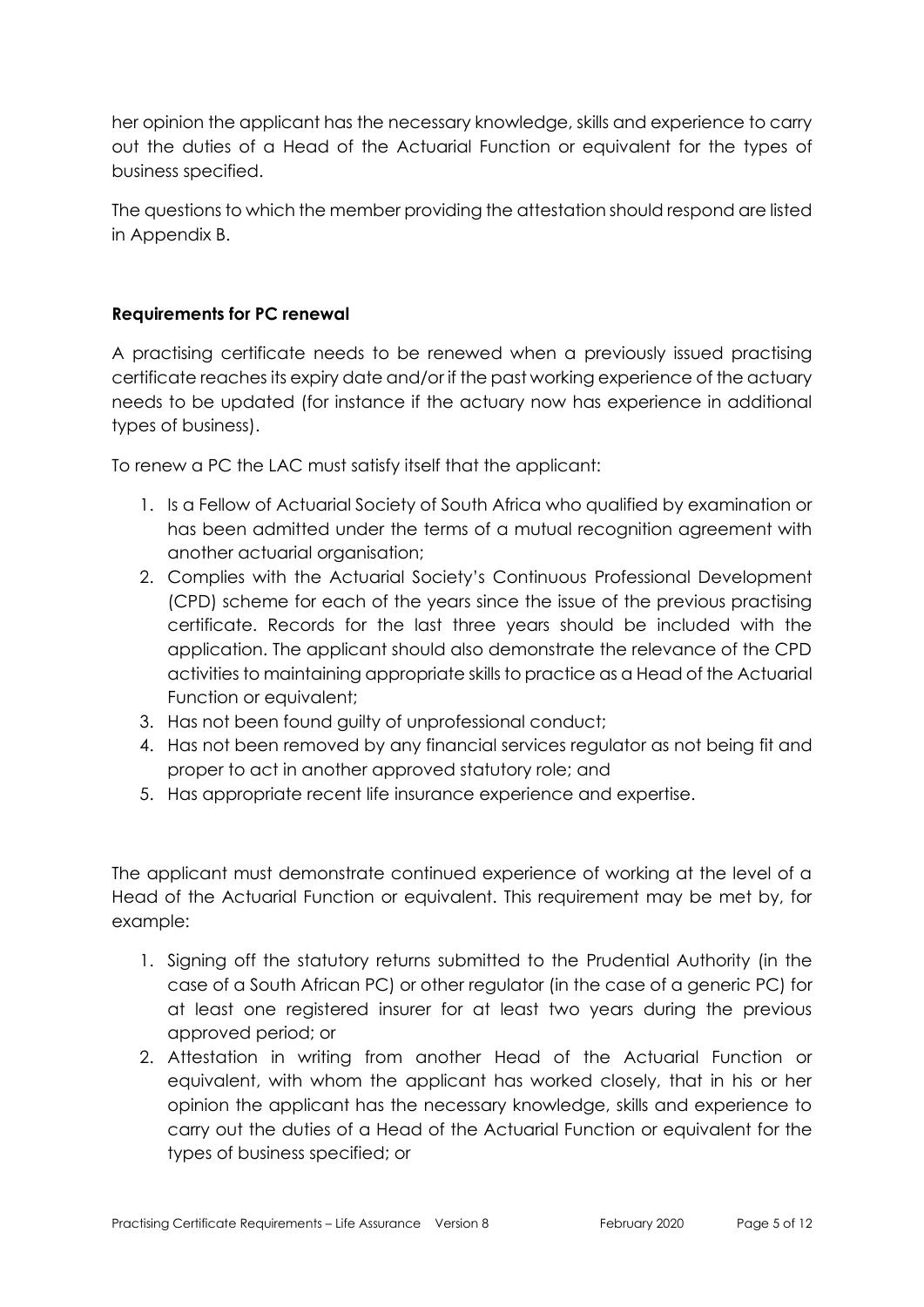3. Other evidence that the Life Assurance Committee in its sole discretion may deem acceptable.

In some cases, Practising Certificate holders may have continued in their role of supporting the Head of the Actuarial Function or equivalent (on which reliance was placed in the original first-time application) and may therefore not have had an opportunity to sign off statutory returns. If this is true for at least three of the four preceding years, no further evidence is typically required other than a statement to this affect by the applicant. The Life Assurance Committee may request further information if it is deemed necessary.

If an applicant no longer fully meets the experience requirements in the opinion of the LAC, a qualified certificate may be issued.

If a qualified certificate was issued previously, the Life Assurance Committee (or a subcommittee thereof) should decide whether the qualification could be removed (or changed), after scrutinising the necessary evidence, on application by the applicant. If the past work experience of the actuary needs to be updated in support of an unqualified certificate, another PC holder with whom the applicant has worked must attest in writing that in his or her opinion the applicant has the necessary knowledge, skills and experience to carry out the duties of the Head of the Actuarial Function or equivalent for the additional type(s) of business.

The Life Assurance Committee (or a subcommittee thereof) should assess the application for renewal and if it approves it, request the Actuarial Society office to issue a Practising Certificate, including possible qualifications.

# **Appeals Process**

A Fellow who has had their application (initial or renewal) for a PC turned down by the LAC has the right to take the matter to appeal.

It is hoped that the member can in the first instance find reason to accept the LAC's decision, after providing all information requested by the LAC, or provide further evidence that enables the LAC to approve the application. The LAC will provide written reasons for the refusal of every application.

Before entering the appeals process the applicant may first wish to speak with either the Chair or the Secretary of the LAC to better understand the reasons why the application was turned down. If the applicant believes that there are grounds for appeal then he/she should contact the Chair of the Professional Matters Board in writing within 30 days from the date the application was turned down to enact the profession's appeals process. A body will be formed to hear the appeal within the terms of the PC Scheme independent of the LAC, with no overlap of membership with the LAC.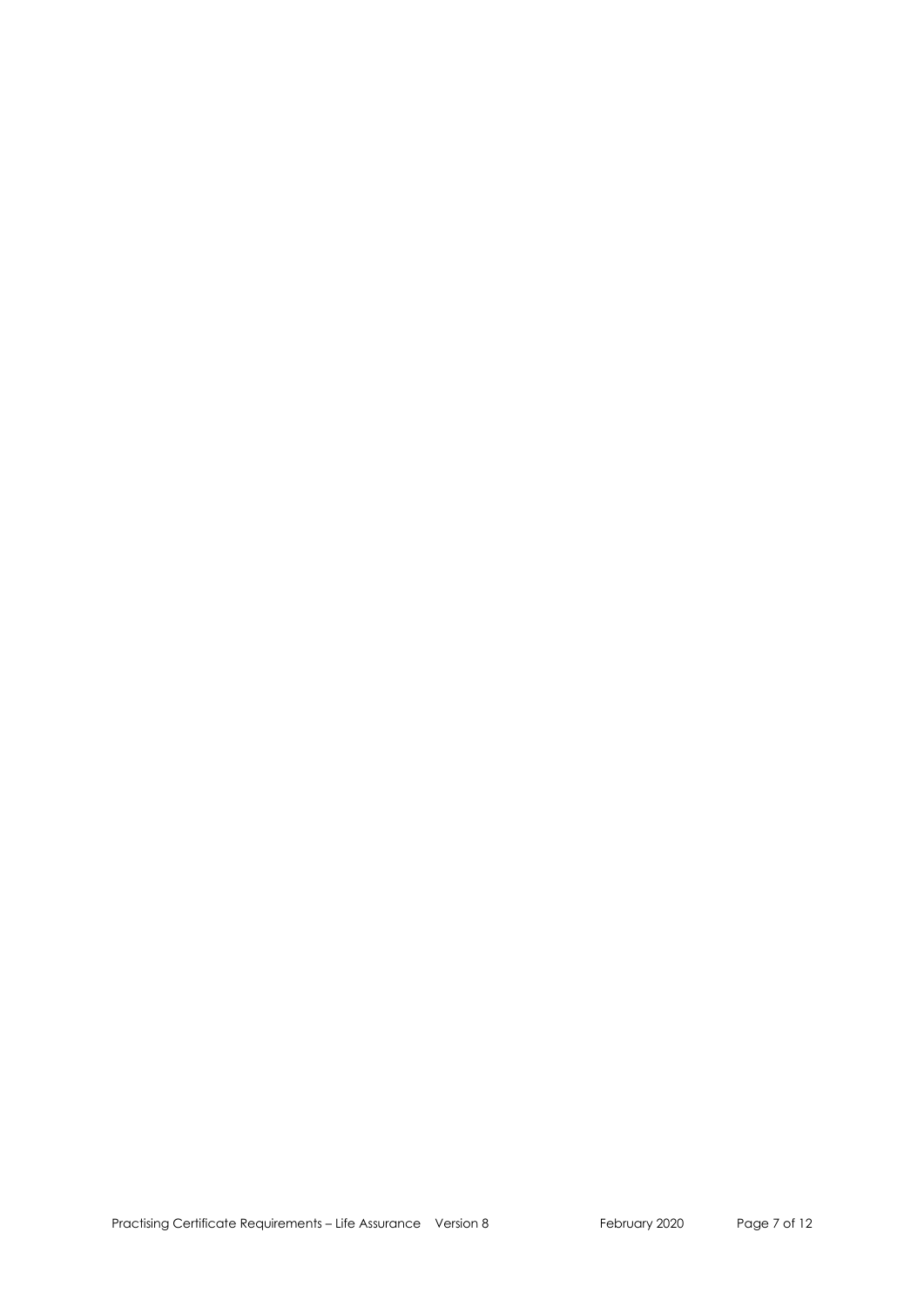## **APPENDIX A: FIRST TIME APPLICANT QUESTIONS**

The applicant should indicate whether he or she had exposure to the following areas of work (either taking responsibility for producing the work or reviewing other actuaries' work) and describe the work done in support of the answer:

- 1. Calculating or reviewing the prudential Technical Provisions, Minimum Capital Requirement, and Solvency Capital Requirement (or equivalent in other jurisdictions).
- 2. Assessing or advising on the financial soundness of an insurer at a specific date and in the foreseeable future, including the impact of shareholder distributions.
- 3. Determining or reviewing the sufficiency and quality of data used, and the appropriate bases and methodologies used in actuarial calculations.
- 4. Analysing the risks to which a life insurer is exposed.
- 5. Advising on the measurement, management and mitigation of such risks.
- 6. Advising on appropriate reinsurance arrangements.
- 7. Analysing the asset liability matching requirements and advising on investment strategy.
- 8. Advising on the appropriate pricing basis for actuarial soundness of life insurance contracts, including options
- 9. Analysing appropriate ways of determining bonus distribution policy and of achieving equity between different groups of with-profits policyholders.
- 10. Advising on the fair treatment of policyholders, including compliance with, and recommending changes to, the Principles and Practices of Financial Management.
- 11. Preparing of or advising on the actuarial-related matters in the ORSA such as the economic capital requirements, the forward looking projections of the economic and regulatory financial soundness positions, the stress-, sensitivityand scenario testing, and the assumed management actions.
- 12. Reviewing and expressing an opinion on the policies for which the Head of the Actuarial Function is required to do so by the Prudential Standards for Insurers.
- 13. Reporting on the results of his or her work or the work of other actuaries and advising technical audiences, non-technical audiences and senior management (including the Board, Audit, Risk, Actuarial and similar committees).
- 14. Preparing or reviewing annual quantitative returns to the Prudential Authority
- 15. Any other areas of work that he or she believes could be relevant to your application (for example, embedded value reporting, IFRS17 etc.).

Life Insurance actuaries are involved in many aspects of the underlying business. The applicant should demonstrate on the application form that they have gained recent experience in a number of these relevant areas during a period of at least 3 out of the last 5 years.

It is important to include on the application form: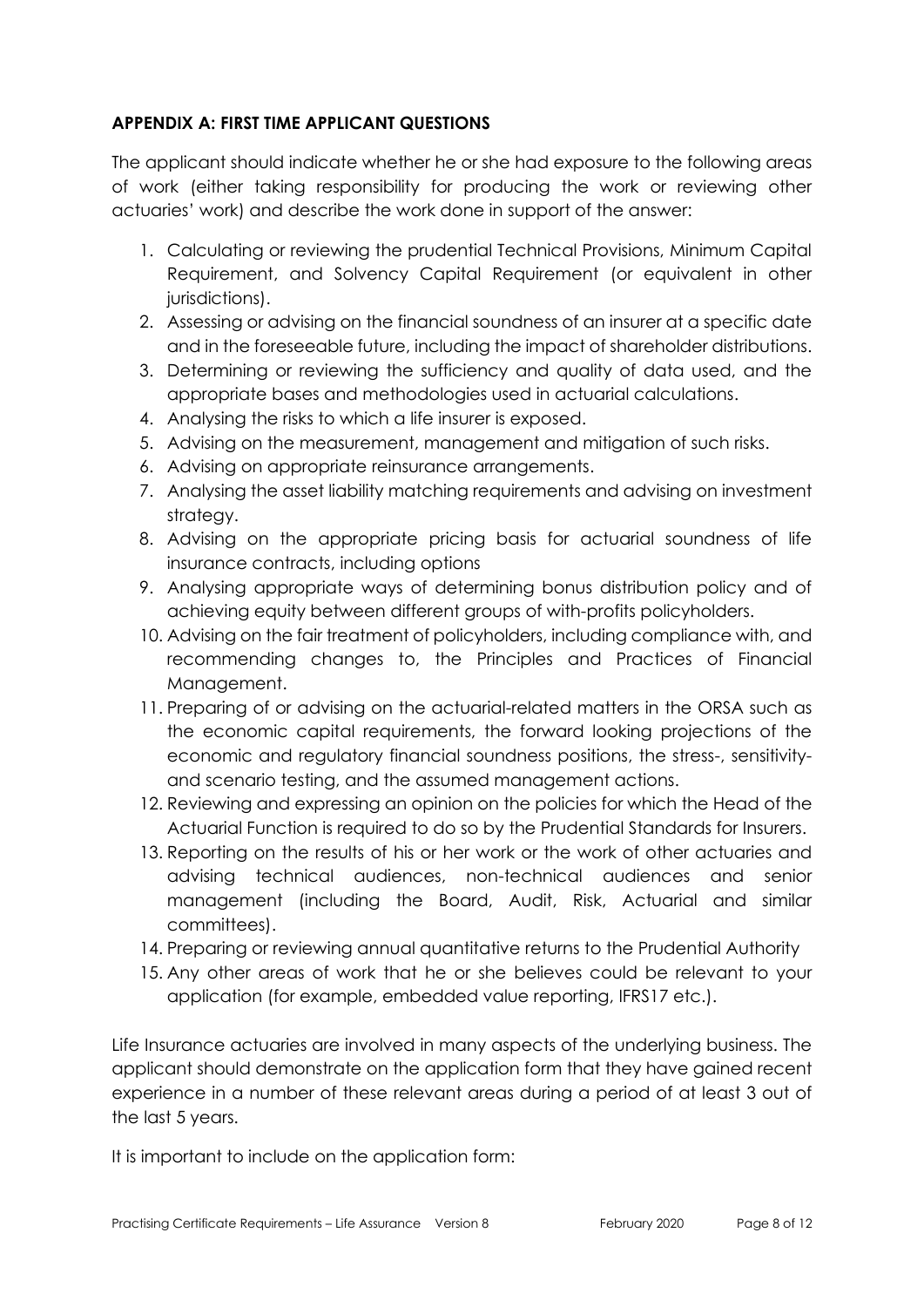- 1. description of the role(s) the applicant undertook (for example overseeing the whole statutory valuation and producing the Board report vs undertaking the calculation of a component to feed into an overall valuation report).
- 2. the responsibilities of the role(s) undertaken (especially to outline the work for which the applicant was directly responsible and the communication thereof).
- 3. description of the types/classes/volumes of business covered.
- 4. any regulatory/statutory role undertaken and/or direct interaction with the Prudential Authority, Financial Services Conduct Authority or other regulators.

The LAC is looking for breadth/variety of experience in the application of advice in the relevant technical areas as well as depth of technical knowledge.

Experience can be provided as an actuary internal to the company/its life business or as an external consultant. It is sufficient for the applicant to demonstrate their role in drawing up and communicating the advice in support of another Head of the Actuarial Function or equivalent.

# **Generic and South African PC requirements**

In addition to the responses above all applicants are required to certify that:

- 1. They have the necessary knowledge, skills and experience to carry out the professional duties required of a Head of Actuarial Function.
- 2. They have read and understand the Code of Professional Conduct.
- 3. They have read and understand the Actuarial Society of South Africa advisory practice notes and standards of actuarial practice relating to life assurance.
- 4. They are fully aware of the obligations and duties of a Head of Actuarial Function.
- 5. They are employed by a Registered Service Provider (RSP), or are registered as an RSP themselves.
- 6. They have sufficient time and resources to act in the roles for which the PC will be used.

# For Generic PCs

They have read and understand local legislation in the territories in which they intend to practise.

#### For South African PCs

They have read and understand the applicable regulatory requirements such as the Insurance Act, Prudential Standards, other relevant acts and regulations.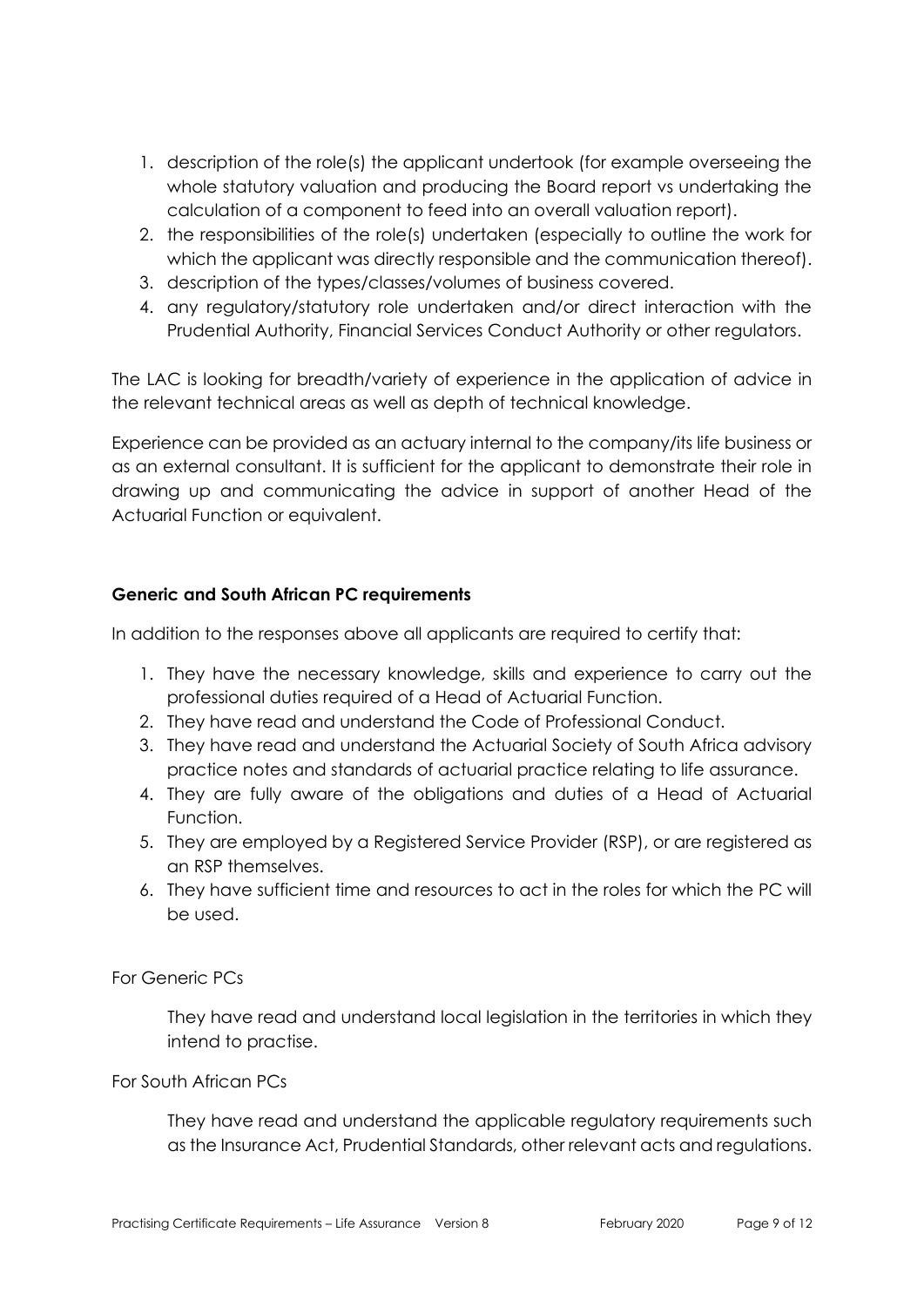#### **APPENDIX B: SUPPORTING PC HOLDER QUESTIONS**

The supporting PC holder should indicate whether, in his or her opinion, the applicant has had appropriate exposure to the areas of work listed in Appendix A (either taking responsibility for producing the work or reviewing other actuaries' work) and describe the work they have done while working closely with you.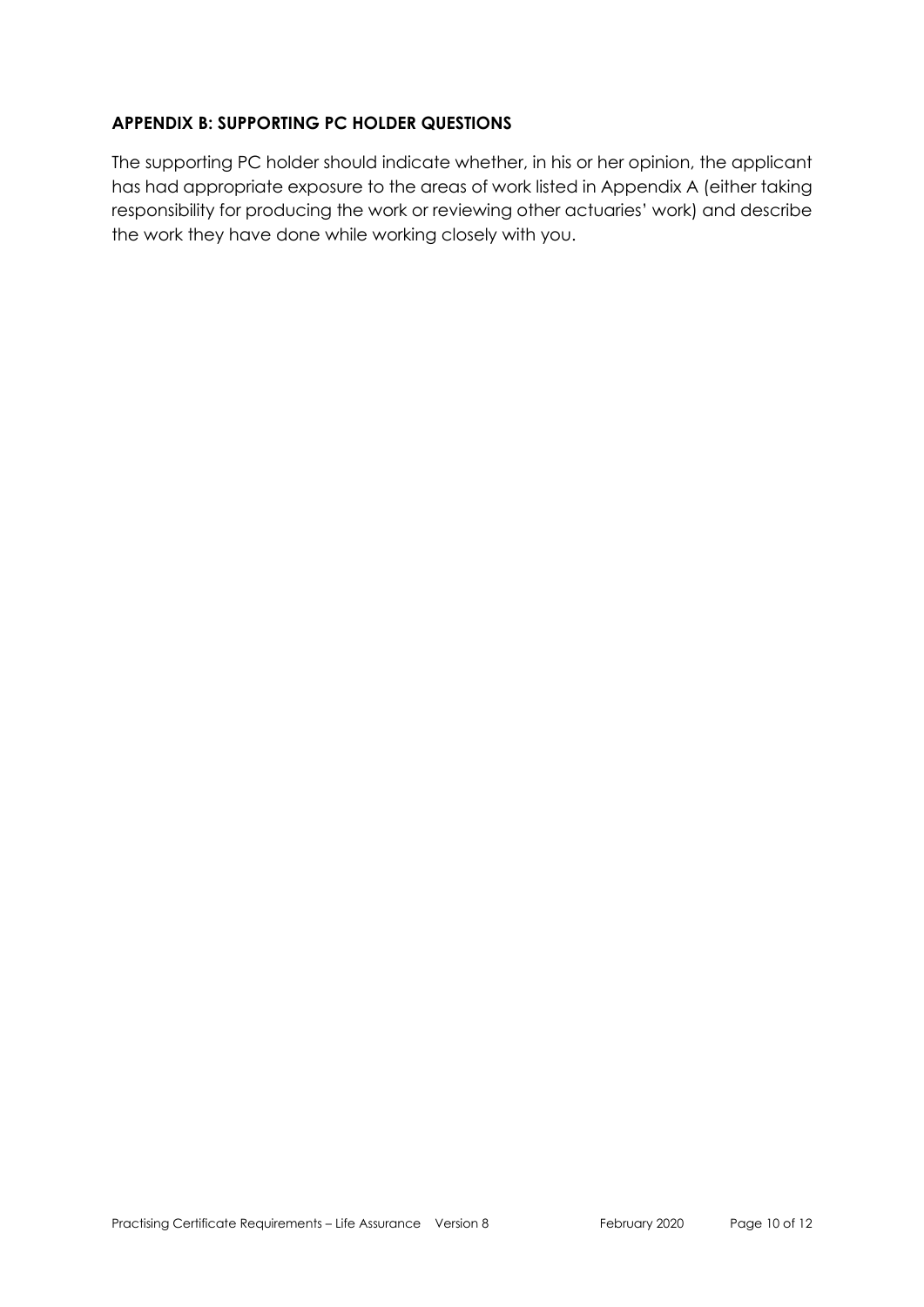## **APPENDIX C: PRACTICING CERTIFICATE QUALIFICATIONS**

Where the applicant is applying for a new practising certificate that will be subject to qualification, the applicant is requested to indicate the nature of qualification that would be preferable. However, qualifications are considered on a case by case basis and the Life Assurance Committee may consider a different qualification to be more appropriate. Examples of typical qualifications are listed below:

- Risk business only
- Excludes business with investment guarantees
- Excludes business with discretionary participation features
- Linked insurance business only
- Reinsurance business only